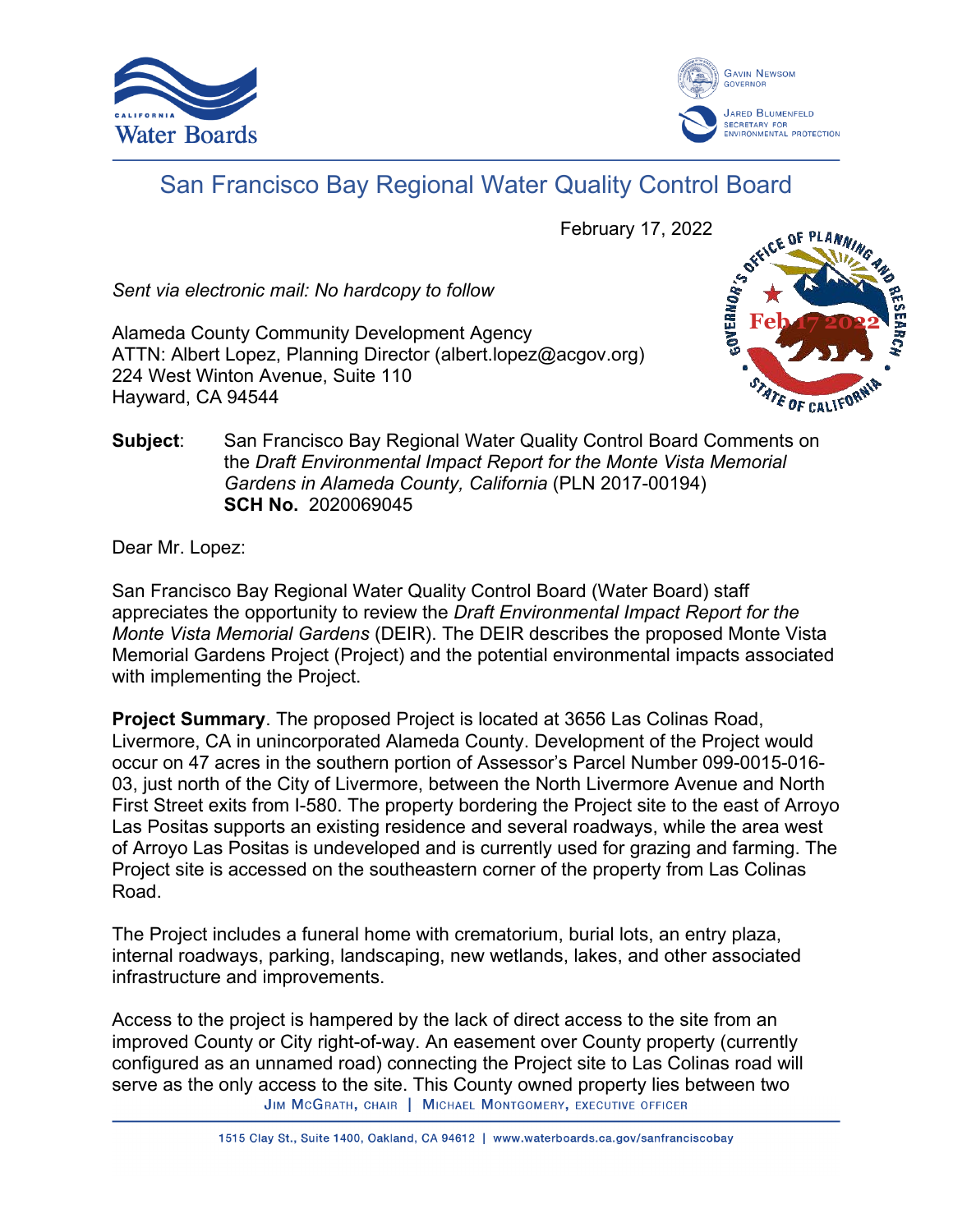private properties in County jurisdiction which are subject to active Cleanup and Abatement Order No. R2-2017-1021, issued by the San Francisco Bay Regional Water Quality Control Board. A representative of the applicant has been named in said Order as a "Discharger" due to unauthorized fill placed into jurisdictional waters on these sites. Due to adjacencies of the privately owned properties and access to the site over County owned property, resolution of the Order will be analyzed as one of the EIR alternatives, and resolution of the Order will be required prior to project approval and issuance of any grading, building, or other construction-related permits. The applicant has acknowledged that their representative was a Discharger and had done so to facilitate access to the site.

On July 27, 2020, Water Board staff provided four comments on the Notice of Preparation (NOP) for the DEIR. We start our comments on the DEIR with follow up comments on those four comments and then provide comments on two other topics.

**Summary of Comments**. Water Board comments cover the following topics: improvements to the offsite portion of the Project's access road must not impact Water Board-required mitigation features on the property east of the Project Site; mitigation for impacts to wetlands at the Project site must be provided concurrently with the impacts; the DEIR lacks appropriately-sized setback buffers between land uses and wetlands that provide habitat for listed species; the assessment of impacts to jurisdictional waters at the Project site is based on a flawed delineation; the DEIR does not include proposed mitigation measures for impacts to waters of the State; the DEIR does not demonstrate that the Project has been designed to provide the water quality treatment and hydromodification mitigation required for compliance with the Municipal Regional Permit (MRP) for the management of stormwater runoff; the potential presence of aquatic special status species at the Project site has not been adequately assessed; and the leach field for the Project' septic system may be impacted by an existing channel and/or a proposed mitigation wetland. The missing information is sufficiently significant to require the preparation and circulation of a revised DEIR, rather than proceeding to a Final EIR at this time.

## **Comment 1. Cleanup and Abatement Order No. R2-2017-1021 remains unresolved.**

Cleanup and Abatement Order No. R2-2017-1021 (CAO) was issued in 2017. The CAO required removal of unpermitted fill, restoration of waters of the State that were filled without permits, and the creation of compensatory mitigation for illegally filled wetlands. Three years after issuance of the CAO, the violations had not been resolved, and the Water Board issued a Notice of Violation (NOV) on August 6, 2020, for failure to respond to the CAO in a timely manner. To account for the temporal loss of wetlands associated with the three-year delay in restoring impacted wetlands and providing mitigation wetlands, the NOV increased the required amount of mitigation wetlands to be created at the Project site from 0.75 acres to 1.35 acres. If the Dischargers continue to defer compliance with the CAO, the required amount of mitigation may increase further. At this time, Water Board staff have reviewed a mitigation proposal that was submitted to the Water Board on February 2, 2022, and will provide comments to the Dischargers in February 2022.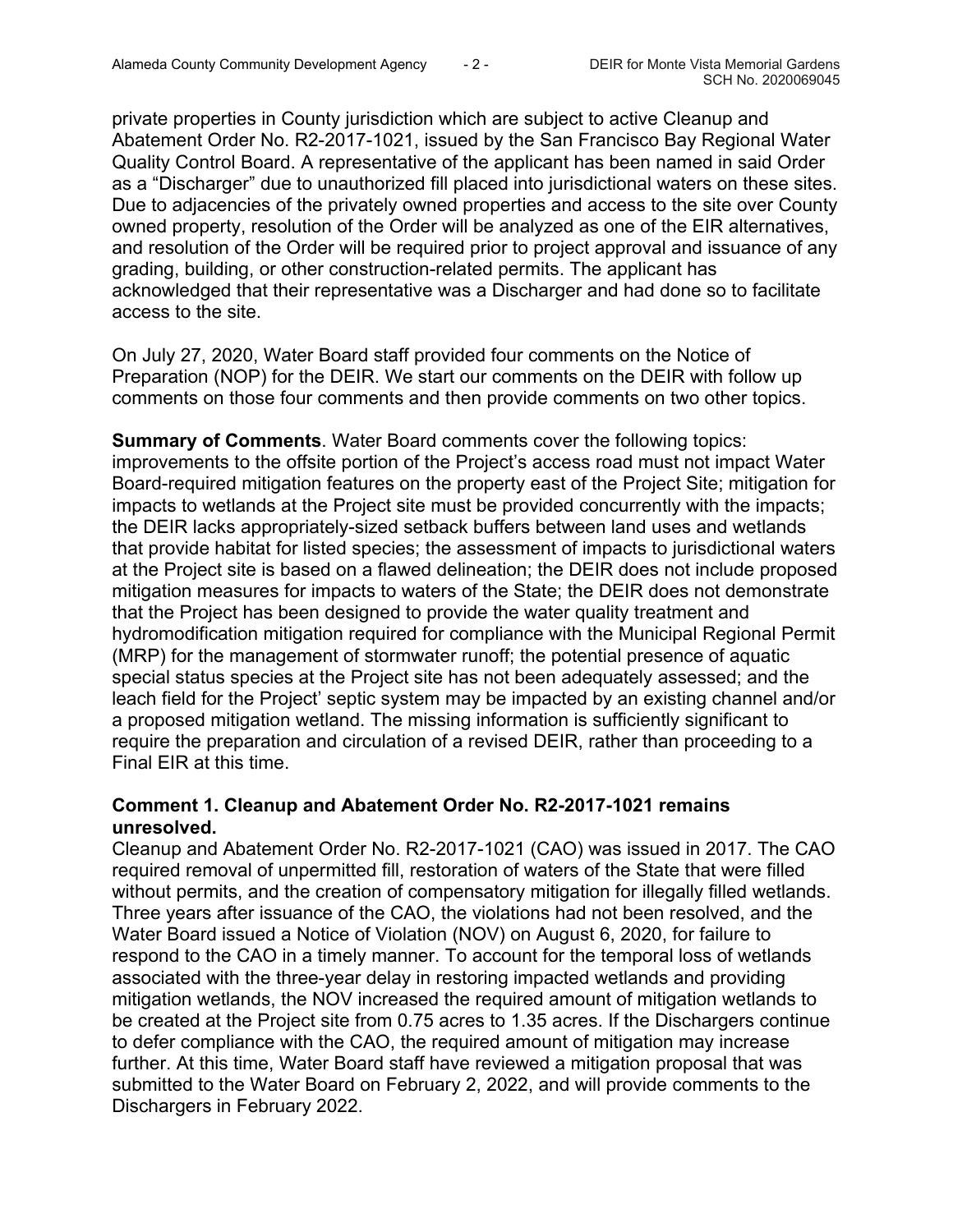The February 2, 2022, mitigation proposal would create all required mitigation wetlands on the properties located at Alameda County Assessor's Parcel Numbers (APNs) 902- 0008-005-05 and 902-0008-005-09. As is described in Section 2.3.2 of the DEIR, access to the Project site will be via a County-owned property that runs between the properties at APNs 902-0008-005-05 and 902-0008-005-09. Text in Section 2.3.2 states that improvements to the access road (i.e., curbs, gutters, and lighting) could affect some areas of the adjacent wetlands. The loss of any wetlands along the access route will require mitigation. The DEIR should also note that any mitigation wetlands associated with the February 2, 2022, mitigation proposal, if that proposal is found to be acceptable by the Water Board, may not be impacted by improvements to the access road. All mitigation wetlands are to be preserved in perpetuity.

## **Comment 2. The EIR should assess the feasibility of creating self-sustaining mitigation wetlands at the Project site.**

Figure 2 in the NOP indicated that mitigation wetlands were proposed to be created in an area of the Project site west of Arroyo Las Positas and immediately north of I-580. Our Comment 2 on the NOP requested that the DEIR assess the feasibility of creating self-sustaining wetlands in this area of the Project site. Mitigation wetlands must have a sufficiently large watershed to support the required acreage of mitigation wetlands, without anthropogenic management to provide the hydrology necessary to sustain the wetlands.

In the time since the circulation of the NOP, it appears that the Project no longer intends to provide mitigation wetlands on the Project site to resolve the outstanding CAO and NOV for unauthorized fill of waters of the State at the property located at APNs 902- 0008-005-05 and 902-0008-005-09, which are adjacent to the southeast border of the Project site. However, some of the proposed seasonal wetlands on the Project site may be necessary to provide mitigation for the Project's impacts to waters of the State. As is discussed below under Comment 3, the wetland delineation summarized in the DEIR may not have identified the full extent of seasonal wetlands and other waters of the State at the Project site. Therefore, impacts to jurisdictional waters of the State are likely to be greater than indicated in the DEIR. The Project may need to provide onsite mitigation, since there currently are no mitigation banks with available wetland mitigation credits that include the Project site in their service area.

The DEIR states that the new wetlands are to be created in Phase 2 of the Project. Phase 1 of the Project would cover activities east of Arroyo Las Positas and would be implemented over five years. Phase 2 would be constructed west of Arroyo Las Positas and would be constructed over about 100 years. However, any impacts to waters of the State that occur in Phase 1 of Project implementation will require mitigation prior to or concurrent with the impacts. Therefore, mitigation wetlands for Phase 1 activities must be implemented in Phase 1.

Text in the discussion of Impact 3.8.3 states that 2.6 acres of wetlands will be created to the west of Arroyo Las Positas in Phase 2 of the Project. However, the delineation in the DEIR states that only 0.245 acres of seasonal wetlands are currently present to the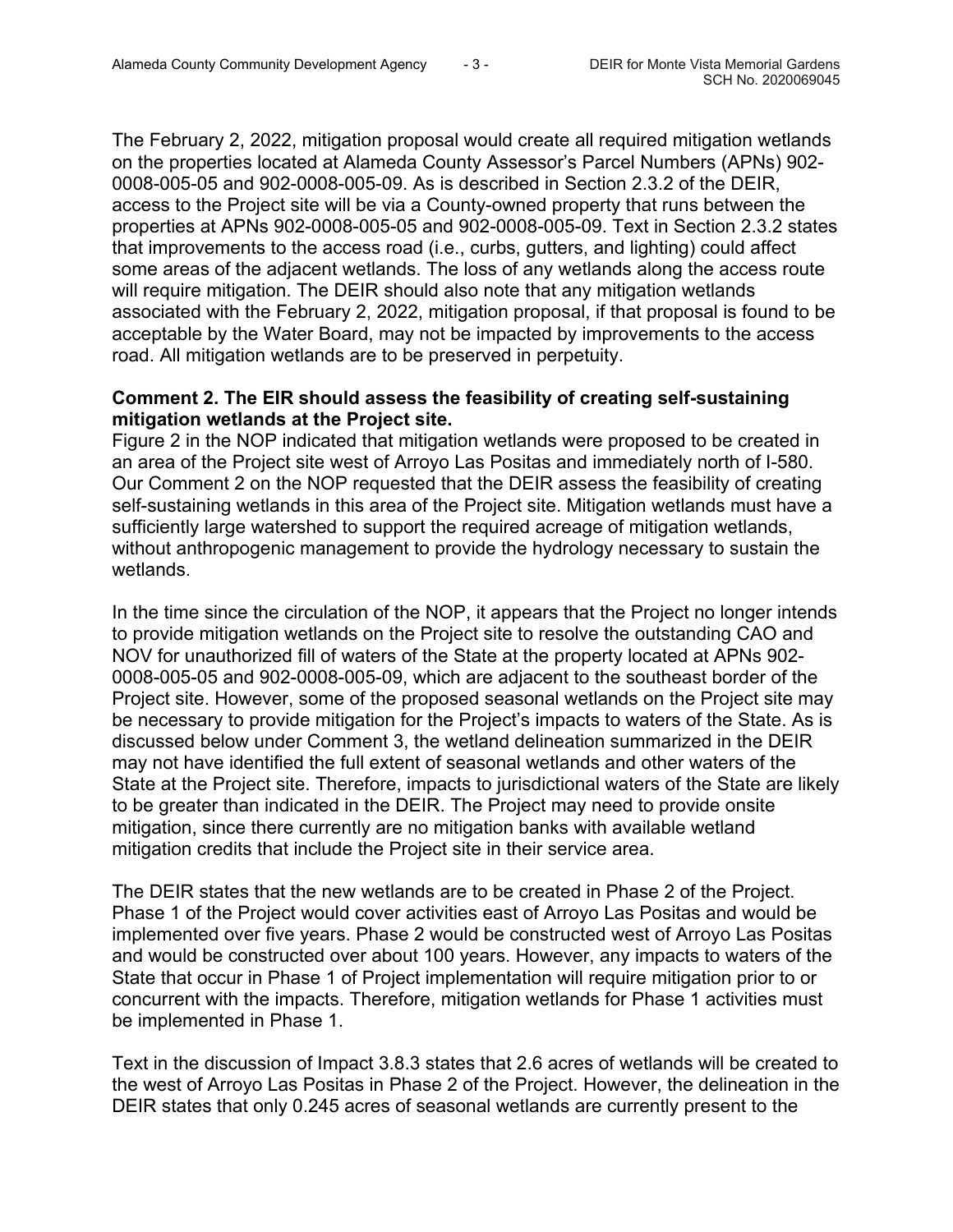west of Arroyo Las Positas at the Project site. The DEIR does not explain how it will be possible to create 2.6 acres of seasonal wetlands at a site that currently only supports 0.245 acres of seasonal wetlands.

Text in Section 2.3.4 of the DEIR refers to a stabilized outfall structure from the new wetlands to Arroyo Las Positas. This outfall will impact the right (west) bank of Arroyo Las Positas and require compensatory mitigation. Text in Section 2.3.2 of the DEIR refers to treatment of runoff from impervious surfaces in Phase 1, prior to the discharge of the runoff to the east (left) bank of Arroyo Las Positas. Discharge of treated runoff from Phase 1 will require a new stabilized outfall to Arroyo Las Positas, which will require compensatory mitigation.

We also requested that the DEIR discuss the establishment of buffers around the mitigation wetlands to minimize impacts to the wetlands associated with the operation of the cemetery (e.g., pesticide or herbicide drift from managed areas of the cemetery, seed spread from landscaping at the cemetery, leach fields for septic systems). Figure 2 in the NOP indicated that a walkway may transit the area with the proposed mitigation wetlands. We requested that the walkway be designed to avoid the mitigation wetlands. Figure 2-2 in the DEIR continues to show a walkway through the proposed wetlands.

Mitigation Measure 3.3.3a, in the DEIR states that the Project **"**would include establishing appropriate development setbacks from Project uses and Arroyo Las Positas and the uses that could affect the seasonal wetlands." However, the DEIR does not propose sizes for appropriate setbacks. Therefore, the DEIR is unresponsive to Water Board comments on the NOP. At this time in the analysis of biological resources at the Project site, the Project proponent should have sufficient information to propose appropriate development setbacks to prevent impacts to the use of the proposed wetlands by listed species. The proposed setback dimensions, as well as the rationale for selecting setback dimensions, should be included in the DEIR so that stakeholders can assess the sufficiency of the proposed setbacks.

We also noted that a restrictive covenant (e.g., conservation easement or deed restriction) must be placed over the mitigation wetlands in perpetuity. We requested that the DEIR describe the restrictive covenant to be used at the Project site and the third party that will be responsible for holding the covenant. This request has not been addressed in the DEIR.

The Project summary provided with the NOP stated that the created wetlands would provide habitat for special status species. Special status species that may currently use the Project site include the California red-legged frog (CRLF) and the California tiger salamander (CTS). The Project proposes to create two artificial lakes and a water channel between the lakes as part of the Project's landscaping. Permanent water bodies provide habitat for bullfrogs and crayfish; these species prey on CRLF and CTS. We requested that the DEIR assess the compatibility of the proposed landscaping for the Project with the ability to sustain special status species in the created wetlands. The DEIR does not address this concern.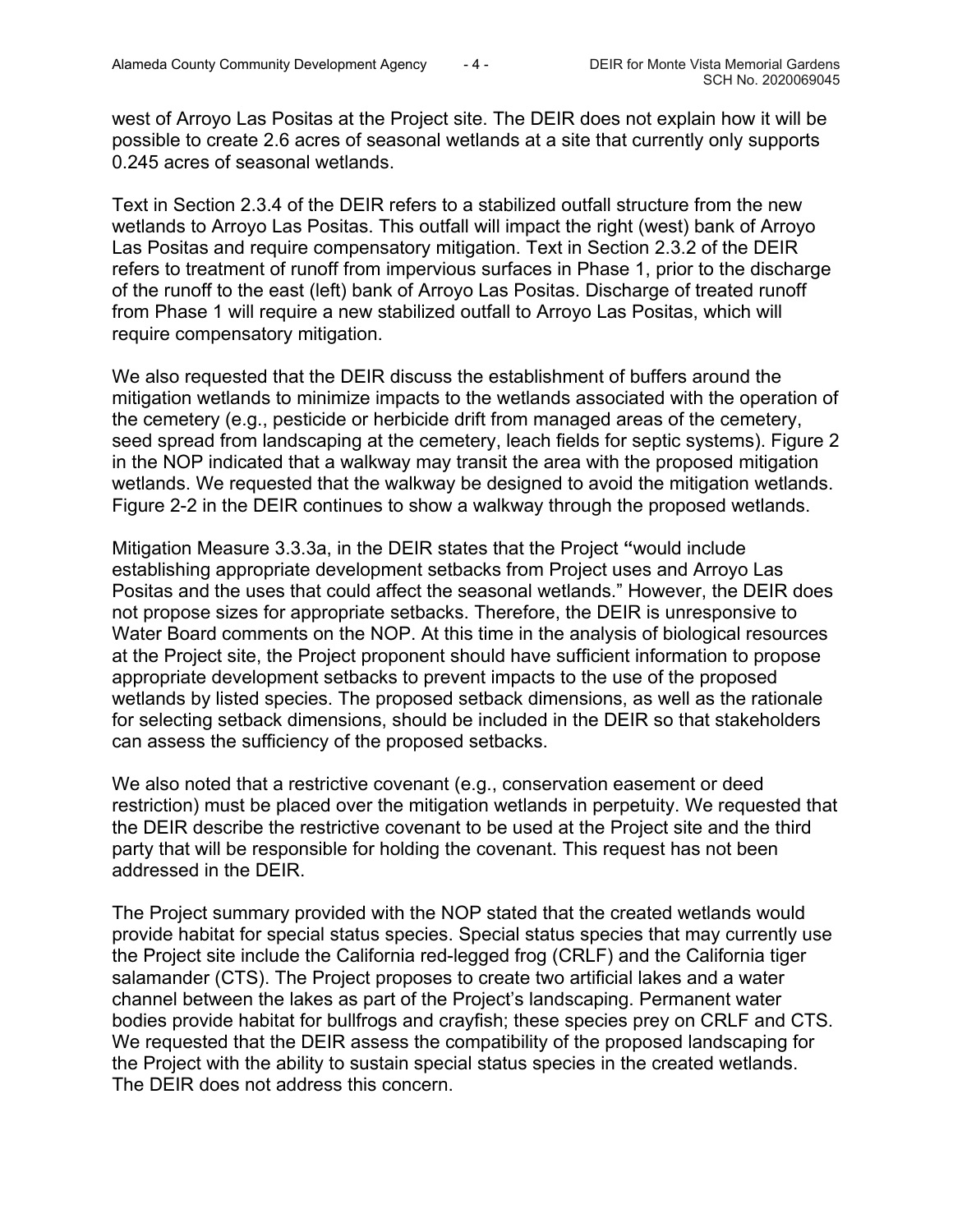#### **Comment 3. The EIR should include a wetland delineation for the entire Project site, including portions of Arroyo Las Positas that will be impacted by the new access bridges and any new stormwater outfalls to Arroyo Las Positas.**

As we noted in our comments on the NOP, a wetland delineation was not available for the Project site at that time. To support the discussion of impacts to biological resources, we requested that a wetland delineation be prepared for the entire Project site, including any areas of Arroyo Las Positas that may be impacted by the new access bridges or new stormwater outfalls. We also requested that the DEIR include an evaluation of alternatives that would avoid impacts to waters of the State and that the DEIR provide mitigation for all unavoidable impacts to waters of the State. The NOP proposed two new bridges over Arroyo Las Positas to provide access to the cemetery. Bridges impact waters of the State via fill associated with abutments and piers, including any rock riprap armoring to protect abutments and piers from scour, and by shading waters of the State. We requested that the DEIR evaluate design options that use a single bridge over Arroyo Las Positas. The DEIR does not include the requested evaluation.

The DEIR included a wetland and other waters delineation, but it appears that the field work was conducted in October of 2020, which was at the end of the dry season following a drought year. A delineation conducted at that time is likely to miss seasonal wetlands that are present at the end of a typical water year. In addition, the Appendix on Biological Resources did not include the field forms on which data were collected during the delineation. Therefore, we are not able to peer review the data or assess whether or not a sufficient number of sample points were used in performing the delineation at the Project site.

Section IV.A.2.a of the *State Wetland Definition and Procedures for Discharges of Dredged and Fill Material to Waters of the State* states that Water Board staff may require, on a case-by-case basis, supplemental field data from the wet season to substantiate dry season delineations.

2. Additional Information Required for a Complete Application

a. If required by the permitting authority on a case-by-case basis, supplemental field data from the wet season to substantiate dry season delineations, as is consistent with the 1987 Manual and Supplements.

Generally, wet season delineations are more likely to be necessary in areas where wetland indicators are difficult to resolve. The ideal time to delineate a wetland is during the wet portion of the growing season of a normal climatic period. Otherwise, indicators provided in the Corps' delineation manuals must be relied on to identify wetland boundaries. Collection of supplemental information in certain situations is an accepted practice and is consistent with recommendations presented in the Corps regional supplements for wetland delineation, which recommends that practitioners return to the delineation site, if possible, during the "normal wet portion of the growing season" (Arid West Regional Supplement, pp. 58, 87, 104; Western Mountains, Valleys, and Coast Regional Supplement, pp. 66, 100) to resolve wetland indicators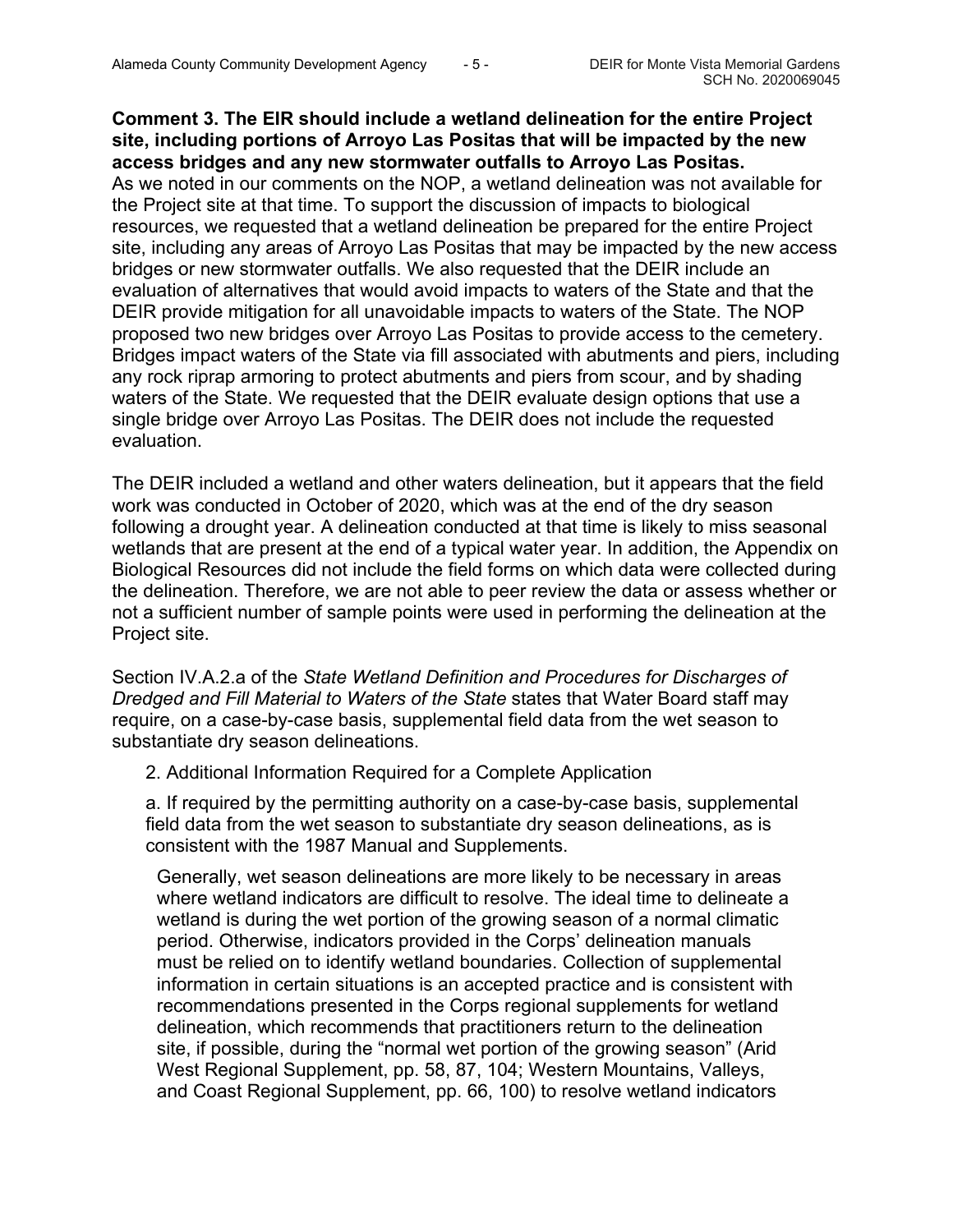that were unresolved during the dry-season delineation. To avoid the risk of unanticipated project delays, applicants may consult with the appropriate Water Board regarding whether supplemental data may be necessary prior to submitting an application.

Appendix D, Biological Resources, to the DEIR provides more information on the wetland delineation used to prepare the DEIR. In Appendix D, Figure 5, Project Area Wetlands and "Other Waters of the U.S.", shows the extent of federal waters at the Project site. However, Figure 5 is based on an aerial photograph that includes channels that were identified in Figure 3, California Aquatic Resources Inventory (CARI) Wetland. These channels may consist of intermittent or seasonal channels. Even if the U.S. Army Corps of Engineers does not currently take jurisdiction over these features, they remain jurisdictional waters of the State. A wet season delineation should be performed to determine if the features visible in Figures 3 and 5 are waters of the State. If these features are waters of the State, the Project should be redesigned to avoid them or permittee-responsible mitigation should be provided for any impacts to these channels. Permittee-responsible mitigation for impacts to those channels will ideally be provided by the creation of channels.

The date of field work for the wetland delineation is not clearly stated in the DEIR, but the delineation appears to have been conducted in October of 2020. Unlike most wetland delineation reports, Appendix D did not include the field data sheets for the delineation; these data must be incorporated into a revised DEIR. At this time, the DEIR lacks sufficient data to support the alleged extent of wetlands and other waters at the Project site.

October of 2020 was the end of the dry season in a drought year. Therefore, seasonal wetland vegetation was not likely to be visible and the extent of wetlands would have been smaller than in a normal water year. For arid regions, we require that wetland delineations be conducted near the end of the wet season. Therefore, a wetland delineation must be conducted at the end of a normal wet season. Without this follow-up delineation, the data are insufficient to establish the full extent of wetlands and other waters at the Project site that may be impacted by Project implementation. In the absence of a valid delineation, the DEIR does not assess the full extent of Project impacts to jurisdictional waters of the U.S. and waters of the State. In addition, the wetland delineation in Appendix D does not appear to be sufficient to support the issuance of a Certification for impacts to waters of the State at the Project site.

The wetland delineation should be repeated late in the wet season of a year with typical rainfall to ensure that the full extent of wetlands subject to regulation as waters of the State have been identified. Without a wet-season delineation with a sufficient number of data points, it is not possible to establish with sufficient certainty that the Project will avoid impacts to waters of the State. This is especially appropriate at the Project site, since the DEIR acknowledges that the amount of wetlands delineated in the October 2020 delineation was less than the amount indicated by other sources of data for the Project site. During a site visit at the property immediately east of the southern portion of the Project site on January 4, 2017, Water Board staff observed a channel that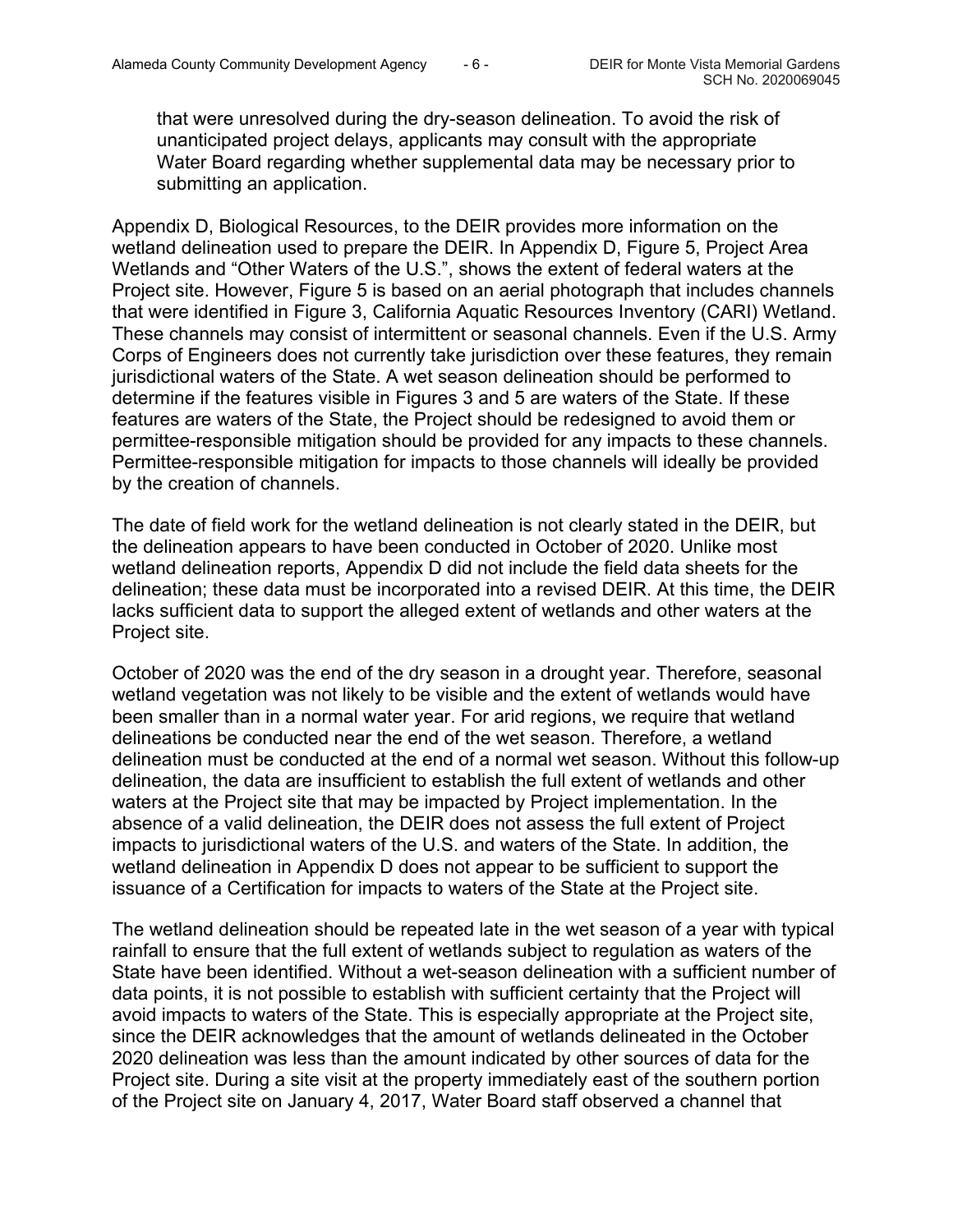flowed southwest until reaching I-580 and then flowed directly west along I-580, until a confluence with Arroyo Las Positas at the I-580 bridge over Arroyo Las Positas. The downstream end of this channel does not appear to have been reviewed in the October 2020 delineation.

In our comments on the NOP, we noted that the required amount of mitigation for any unavoidable impacts to waters of the State depends on the similarity of the impacted waters to the waters in the mitigation proposal, the uncertainty associated with successful implementation of the mitigation project, and the distance between the site of the impact and the site of the mitigation water. In-kind mitigation for the fill of waters consists of the creation of new waters. If the mitigation consists of restoration or enhancement of waters, the amount of mitigation will be greater than if the mitigation consists of creation.

In our comments on the NOP, we noted that, In a CEQA document, a project's potential impacts and proposed mitigation measures should be presented in sufficient detail for readers of the CEQA document to evaluate the likelihood that the proposed remedy will actually reduce impacts to a less than significant level. CEQA requires that mitigation measures for each significant environmental effect be adequate, timely, and resolved by the lead agency. In an adequate CEQA document, mitigation measures must be feasible and fully enforceable through permit conditions, agreements, or other legally binding instruments (CEQA Guidelines Section 15126.4). Mitigation measures to be identified at some future time are not acceptable. It has been determined by court ruling that such mitigation measures would be improperly exempted from the process of public and governmental scrutiny which is required under the California Environmental Quality Act.

The proposed mitigation measure for impacts to jurisdictional waters in the DEIR is Mitigation Measure 3.3.3b.

**Mitigation Measure 3.3.3b:** A Section 404 permit from the U.S. Army Corps of Engineers and a Section 401 water quality certification from the Regional Water Quality Control Board may be required if there are any activities affecting wetlands. The Project shall communicate with the San Francisco Bay Regional Water Quality Control Board (RWQCB) to determine whether CA Dredge & Fill Procedures (aka Waste Discharge Requirement; WDR) permittingwould be required and with the California Department of Fish & Wildlife to inquire about a possible 1602 Lake & Streambed Alteration Agreement (LSAA).

Any resource permitting with these agencies could also require mitigation of wetland habitat loss through purchase of equivalent wetland credits at an approved Mitigation Bank within the Project's service area.

At this time, there are no approved mitigation banks offering seasonal wetland mitigation credits with a service area that includes the Project site. Therefore, permitteeresponsible mitigation proposals should have been included in the DEIR. In the absence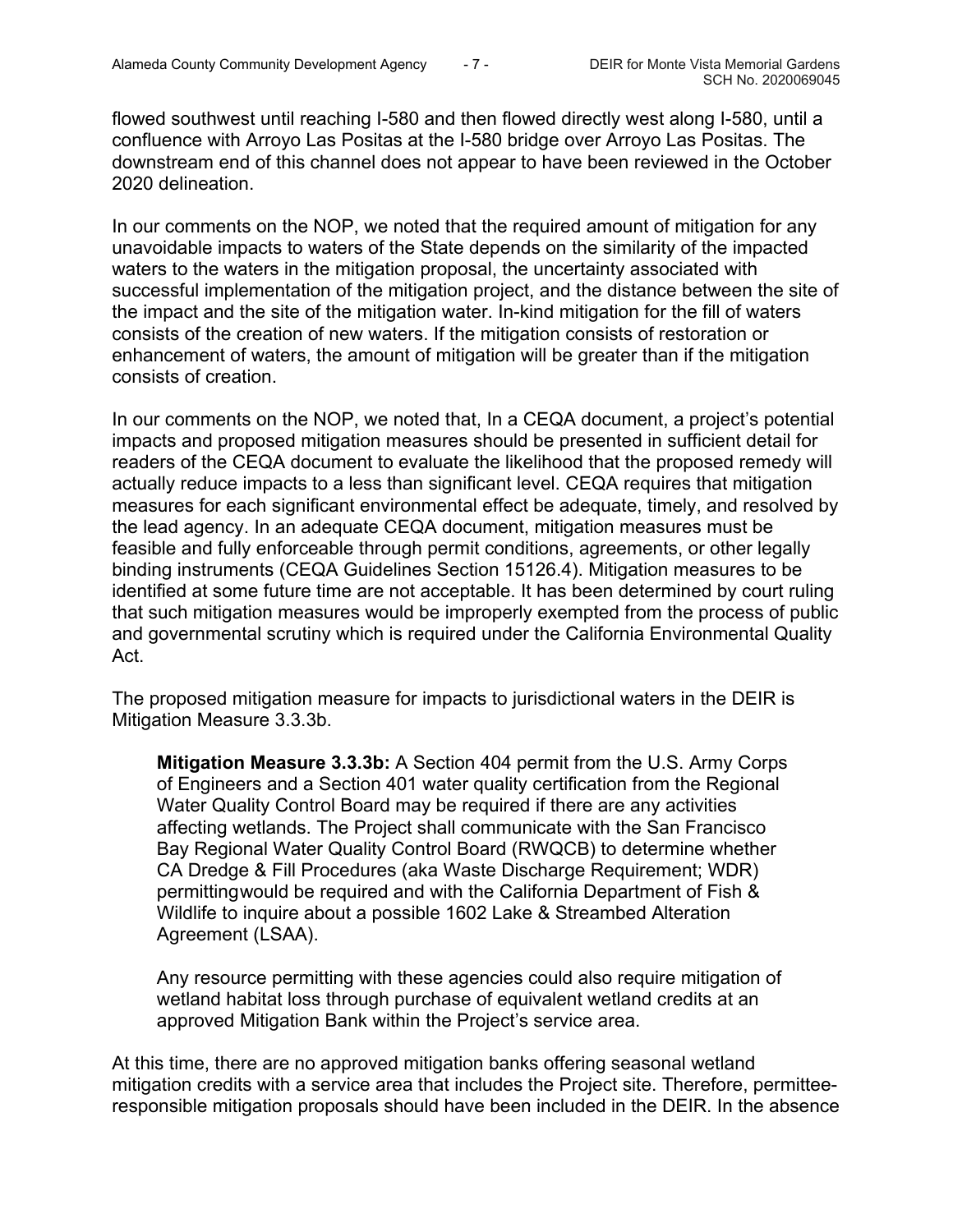of a detailed, permittee-responsible mitigation proposal, the information provided in the DEIR does not demonstrate that impacts to waters of the State resulting from Project implementation can be mitigated to less than significant levels.

## **Comment 4. The EIR should describe how the Project will comply with the stormwater management requirements of the Municipal Regional Permit (MRP) for the management of stormwater runoff.**

As we noted in our comments on the NOP, projects requiring permits from the Water Board are required to provide documentation that they will provide stormwater runoff treatment and hydromodification mitigation that is consistent with the requirements of the National Pollutant Discharge Elimination System (NPDES) Municipal Regional Permit (MRP) for the management of stormwater runoff (Order R2-2015-0049; NPDES Permit No. CAS612008). The DEIR should describe how the Project will provide the required water quality treatment and the required mitigation for hydromodification impacts associated with the Project's new and recreated impervious surfaces.

We requested that the EIR identify the locations of stormwater management features and demonstrate that sufficient surface area has been set aside for the construction of the required stormwater treatment and hydromodification mitigation infrastructure. Figure 2 in the NOP identifies an area west of Arroyo Las Positas and north of I-580 as "seasonal wetlands/water quality treatment". In our comments on the NOP, we noted that water quality treatment areas must be maintained separately from mitigation wetlands. To facilitate their maintenance, stormwater treatment features installed for conformance with the MRP are not regulated as waters of the State. Since they are not waters of the State, they cannot provide mitigation for impacts to waters of the State. We requested that the DEIR indicate the locations on the Project site at which the proposed water quality treatment measures are to be constructed and the locations on the Project site at which mitigation wetlands will be established. The requested information was not provided in the DEIR.

The discussion of stormwater management for Phase 1 refers to collecting runoff from the parking lot in cisterns and then filtering the runoff in a biotreatment device prior to discharging the runoff to the east (left) bank of Arroyo Las Positas. However, sizing calculations and designs are not provided for the proposed treatment system. And the description of stormwater management in Phase 1 does not clearly state if all runoff from new impervious surfaces in Phase 1 will be collected in the proposed cisterns for treatment prior to discharge. In addition, the DEIR does not include a design or location for the proposed new outfall to Arroyo Las Positas. Please revise the DEIR to provide this information. In the discussion of post-construction stormwater treatment in Impact 3.8.1 of the DEIR, only treatment of runoff from the new parking lot is specifically mentioned. The DEIR should be revised to include treatment for runoff from all new or recreated impervious surfaces (e.g., roofs, bridges, sidewalks, and access roads) and to provide designs for the treatment measures proposed for runoff from these new impervious surfaces and the calculations used to determine the appropriate sizes of those treatment measures. The DEIR should include site maps that demonstrate that sufficient surface area has been set aside for compliance with the treatment requirements of the MRP for all new impervious surfaces. In addition, the DEIR has not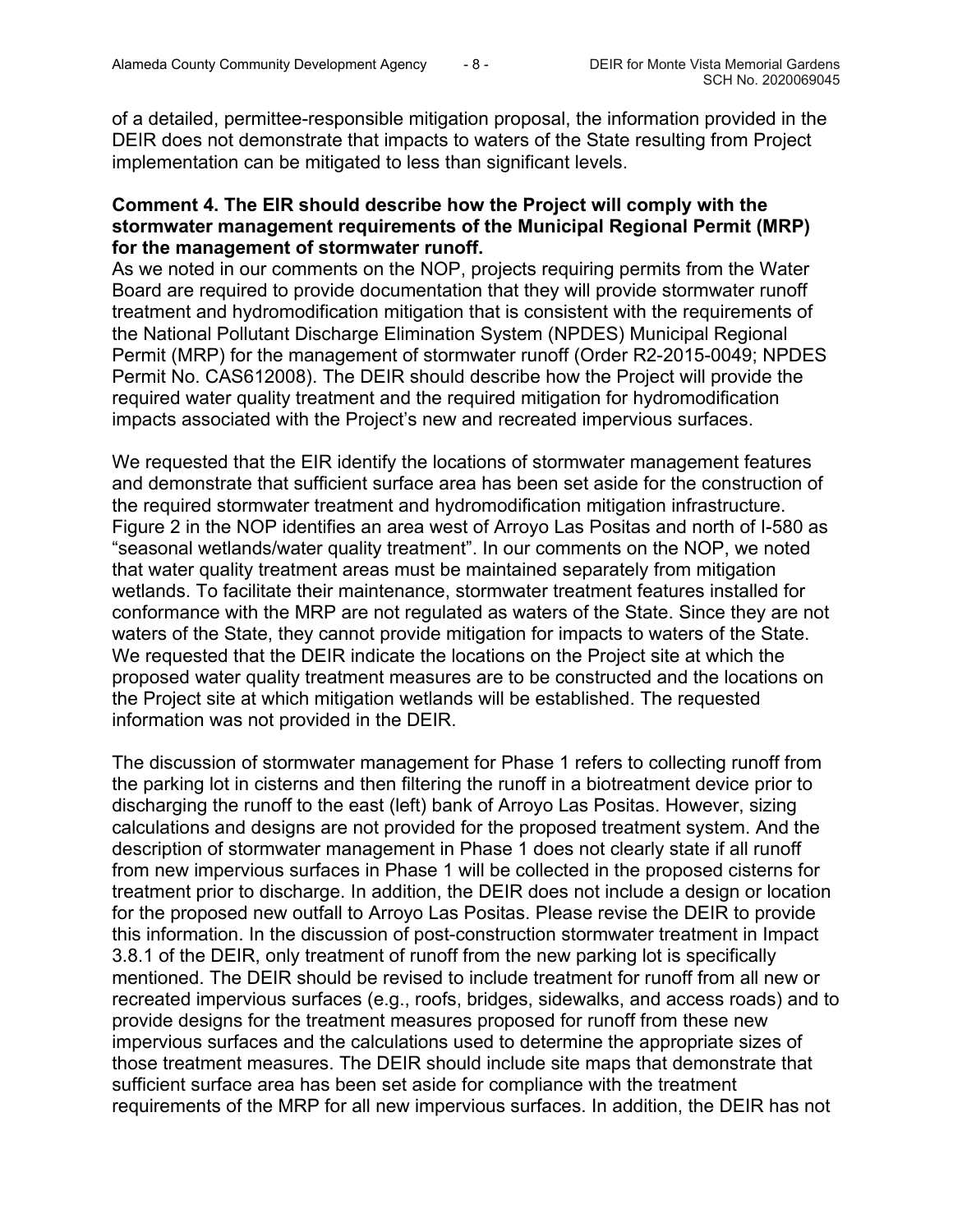addressed the need to mitigate the hydromodification associated with the new impervious surfaces that will be created by the Project. The DEIR must be revised to address mitigation for hydromodification impacts associated with Project implementation.

In the discussion of Phase 2, the DEIR does not explain how stormwater treatment measures will be kept separate from created wetlands. The DEIR also lacks sizing calculations for the proposed Phase 2 stormwater treatment measures or designs for these measures, including required hydromodification mitigation for Phase 2's new impervious surfaces. The description of Phase 2 activities also does not include a design or location for the new stormwater outfall to the west (right) bank of Arroyo Las Positas. Please revise the DEIR to provide this information.

Finally, the discussion of changes in runoff rates as a result of Project implementation focusses exclusively on flood control issues associated with peak runoff events. The MRP requires that post-Project hydrographs match pre-Project hydrographs from 10 percent of the two-year storm to the 10-year storm event. Therefore, the DEIR does not address compliance with the hydrographic modification measures in the MRP. The DEIR should be revised to address this deficiency.

## **Comment 5. The DEIR should acknowledge that the Water Board is tasked with protecting beneficial uses of waters of the State that are identified in the Basin Plan, and these beneficial uses include the preservation of rare and endangered species.**

In Section 3.3, Biological Resources, Section 3.3.1, Setting, includes a discussion of the Porter-Cologne Water Quality Control Act and the use of the basin plans required by the Porter-Cologne Water Quality Control Act to guide protection of waters of the State. The DEIR notes the water quality standards in the basin plans, but the text in Section 3.3.1 should be expanded to cover the beneficial uses assigned to waters of the State in the *Water Quality Control Plan for the San Francisco Bay Basin* (Basin Plan). The Basin Plan designates the following beneficial uses for Arroyo Las Positas: groundwater recharge, cold freshwater habitat, fish migration, preservation of rare and endangered species, spawning, warm freshwater habitat, wildlife habitat, contact water recreation, and non-contact water recreations (These beneficial uses are acknowledged in Section 3.8.1 of the DEIR). Therefore, any permits issued for the Project by the Water Board must support those beneficial uses, including supporting the special status species that are discussed in Impact 3.3.1 of the DEIR.

Table 3.3-2 in the DEIR acknowledges a high potential for occurrence of the California red-legged frog (CRLF) and the California tiger salamander (CTS) at the Project site, on the basis of habitat and CNDDB records of observations within five miles of the Project site. Western pond turtle (WPT) Longhorn Fairy Shrimp (LFS*)* are said to have a low potential for occurrence at the Project site, despite the presence of suitable habitat and CNDDB records of observations within five miles of the Project site. The alleged low potential for the presence WPT and LFS appears to have been based on a single site visit at the end of the dry season during a drought year (October of 2020). Further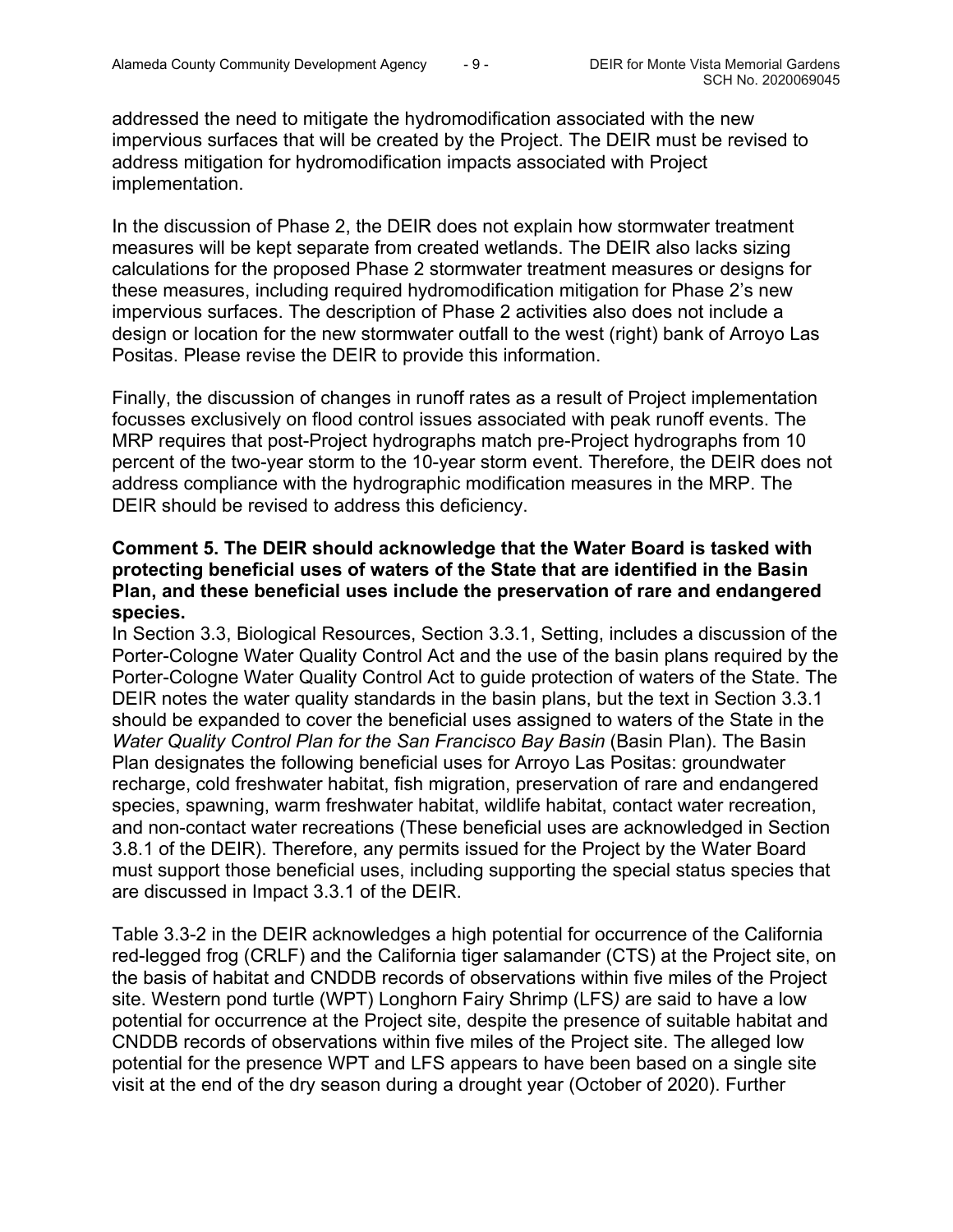studies of the presence of these species should be conducted during a normal wet season and used to update the discussion of these species in the DEIR.

Appendix D, Biological Resources, has its own Appendix D, which consists of the *California Tiger Salamander Sampling 90-Day Report* (Madrone Ecological Consulting, May 19, 2021). This report acknowledges that only one aquatic feature of the six aquatic features selected for inclusion in the sampling for CTS was not dry during the 2020-2021 wet season. Therefore, the 2020-2021 wet season was not a good season for conducting a CTS survey. To better assess the presence of CTS at the Project site, surveys should be conducted in a normal water year.

**Comment 6. The proposed septic system appears to be close to an existing stream channel and a proposed mitigation wetland on the adjacent property.** In Section 3.8, Hydrology and Water Quality, the discussion of Impact 3.8.1: The Project could degrade surface or groundwater quality**,** describes the construction of the septic system for Phase 1 of the Project.

Phase I would include installation of a septic system for wastewater. The Alameda County Department of Environmental Health coordinates with the San Francisco Bay RWQCB to permitOn-site wastewater treatment systems (OWTS's). Design for the septic system has been sent for review by the County and Final approval of the OWTS permit from the Alameda County Department of Environmental Health would be required prior to the construction of the on-site septic system proposed to support Phase I buildings. Approval of an OWTS permit would reduce potential impacts on water quality standards, waste discharge, or degradation of surface or groundwater quality to a less-than-significant impact.

The location of the new leach field is illustrated in Sheets C-2.1 and C-2.2 in the combined sheets provided with the DEIR. The leach field will be constructed along the southern boundary of the Phase 1 portion of the Project site and extend to the eastern property boundary. On the adjacent property, which is the subject of the CAO and NOV discussed above in Comment 1, a channel flows to the southeast corner of the Phase 1 site and a 0.99-acre mitigation wetland is proposed to be created immediately to the east of the Phase 1 site. Some figures appear to show this channel passing under I-580 just to the east of the Phase 1 site, but during a rainy day site visit by Water Board staff on January 4, 2017, some flow from this channel appeared to be traveling north of I-580 to a confluence with Arroyo Las Positas at the I-580 bridge over Arroyo Las Positas. The DEIR should include an assessment of potential impacts of the existing channel and the proposed mitigation wetland on the functioning of the leach field.

## **Conclusion**

In its present form the DEIR lacks an adequate discussion of impacts and proposed mitigation measures to support the issuance of Section 401 Water Quality Certification and Waste Discharge Requirements. The DEIR should be revised and re-circulated. Re-circulation is necessary to allow for review and comment on the Project's impacts